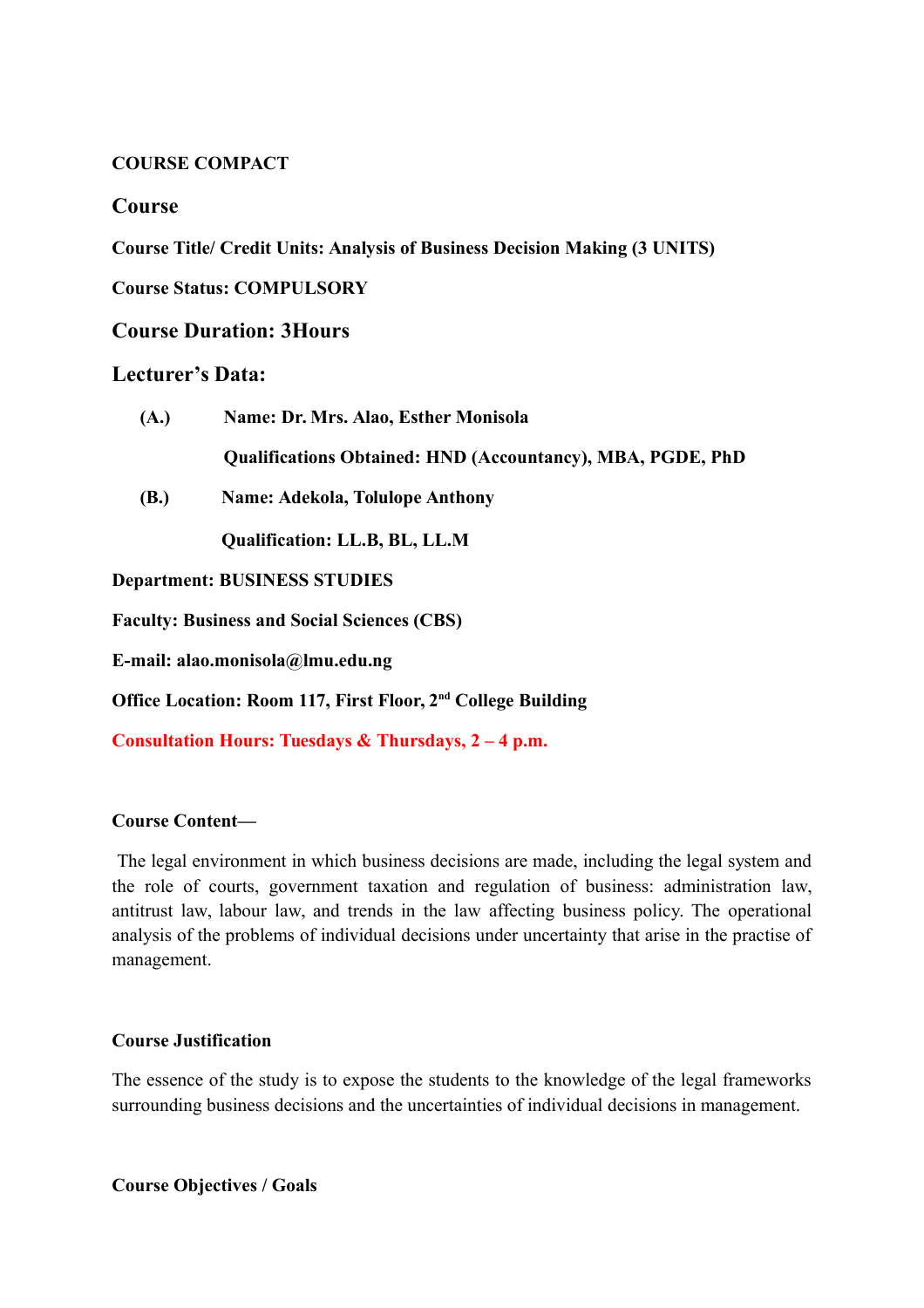On the completion of this course:

- i. Students will be able to acquire requisite knowledge of legal frameworks in business decisions and understand the importance of management ideals as it affects organizations' decisions.
- ii. Several uncertainties are prevalent in business decisions, students will benefit from the knowledge and be able to apply in the nearest future wherever it is required
- iii. Expose students to the criteria for locating applicable tax laws.

# **Course Outline**

- Weeks  $1 \& 2$  The legal environment in which business decisions are made, including the legal system and the role of courts.
- Weeks 3 -4 Government taxation and regulation of business.
- Week 5 Administrative law
- Week 6 Anti-Trust Law
- Week 7 Labour Law
- Week 8 Trends in the law affecting business policy
- Week 9-11 The operational analysis of the problems of individual decisions under uncertainty that arise in the practise of management
- Week 12-13 Case Studies
- 14 Tests and Revision

### **Structure of Programme / Method of Grading**

Structure of programme based on course outline and Landmark University grading method

Continuous Assessment  $(CA)$  – Test ------  $10\%$  Assignment ------ 10% Students' Presentations ----- 10 % Examination  $(EX)$  -----  $70\%$ **Total ----- 100%**

**Lecture Delivery Strategies:**